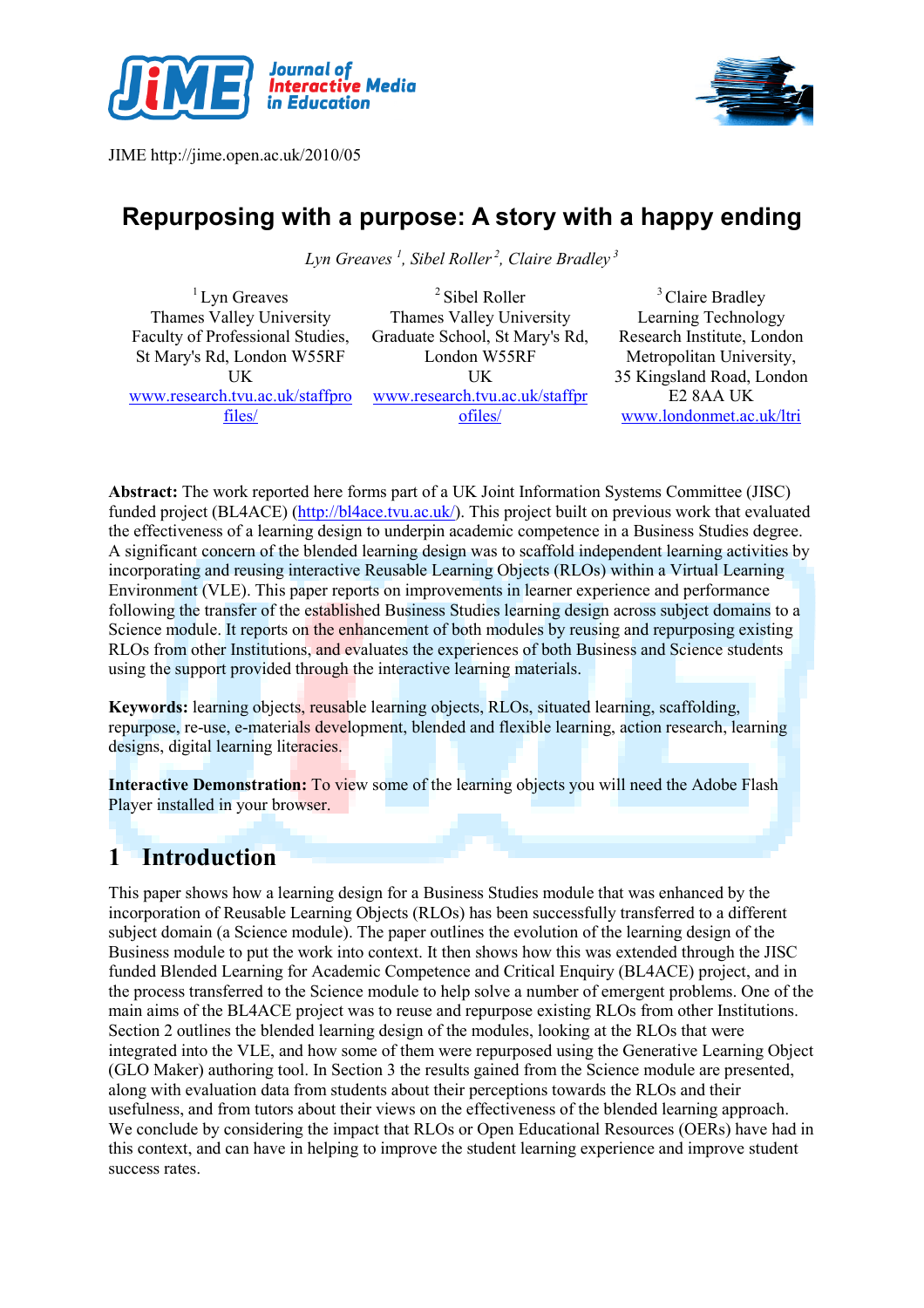



#### 1.1 Background – the Business module

The student body at Thames Valley University (TVU) in West London, UK, presents a common sector profile of challenge in terms of academic competence at entry. The Business Studies module we are focusing on here is an enquiry-based, 20 credits Higher Education (HE) module. At the point of entry the students were placed in a Learning Development Pathway (LDP) designed to ensure effective engagement and deep learning of skills required to underpin critical thinking and effective academic writing. Students were introduced to a critical skill that they were required to deploy independently within a subject-based activity.

This module had been the subject of much scrutiny in recent years, in an attempt to improve student performance (Greaves, 2007). In evaluating the learning design of the module, we made an assumption that students should be taught the required 'learning how to learn' skills through a structured approach (Harvey & Knight, 1996). We sought to find a mechanism to make explicit the academic competency structure that the students would work within. Recognising that our academic world is in fact a complex and connected activity system (Cole, 2005) which we should make visible for our students at the point of entry, also informed our learning design. Using the notion of Vygotsky's 'zone of proximal development' as our approach, we deconstructed critical academic activity for underpinning the communication of critical enquiry in essay form, into its component parts such as literature searching, information retrieval, evaluation, citation and referencing.

The component parts were designed as a series of linked activities to be introduced over a number of weeks. Each of the activities places the student in an individual experiential learning situation which allows them to bring back their discoveries at the next session. Using a series of dialogues or Conversational Frameworks (Laurillard, 1993) during the contact sessions to examine the methods that the students have each chosen to tackle the task, flawed and superficial learning strategies are challenged. The sessions also make explicit the links between the activities and the importance of these skills in communicating the outputs of critical enquiry in the written form (essay writing) to meet university standards for written academic work.

This learning design is delivered through a transparent and shared Learning Development Pathway (LDP). The aim of the LDP is that all students on completion of the taught component should be able to answer a given question and produce a 1500 word written essay which conforms to all the requirements of our definition of academic competence for essay writing. The written work of the student should demonstrate ability to:

- identify and select appropriate resources
- correctly use Harvard referencing and demonstrate an appropriate use of resources
- organise, structure and present information in a logical and coherent manner
- develop an argument through a process of critical enquiry

The LDP assumes that knowledge of the links between technical skills underpins an ability to identify the relationship between procedural and declarative knowledge, and to undertake the cognitive shift to conditional and functioning knowledge (Biggs, 2003), and fosters the ability to undertake critical enquiry. The acquisition of academic competence does not necessarily guarantee an ability to critically enquire at a high level of thinking. However, the lack of certain technical and process skills and an understanding of the links between them will seriously impede progress and ability. The learning design ensured that the situated literacies (Barton et al, 2000) activities were linked and developmental. Students were supported to a level of deep understanding through timely and appropriate educational interventions given as formative feedback. They were challenged on superficial and weak learning habits and required to re-deploy the critical skills in a new activity. Previous findings indicated that while students understood these critical skills at the time of explanation, they faced challenges in subsequent applications. In 2007, based on research findings and in response to student feedback, tutors elected to extend support for students' activity by strengthening the scaffolding for learning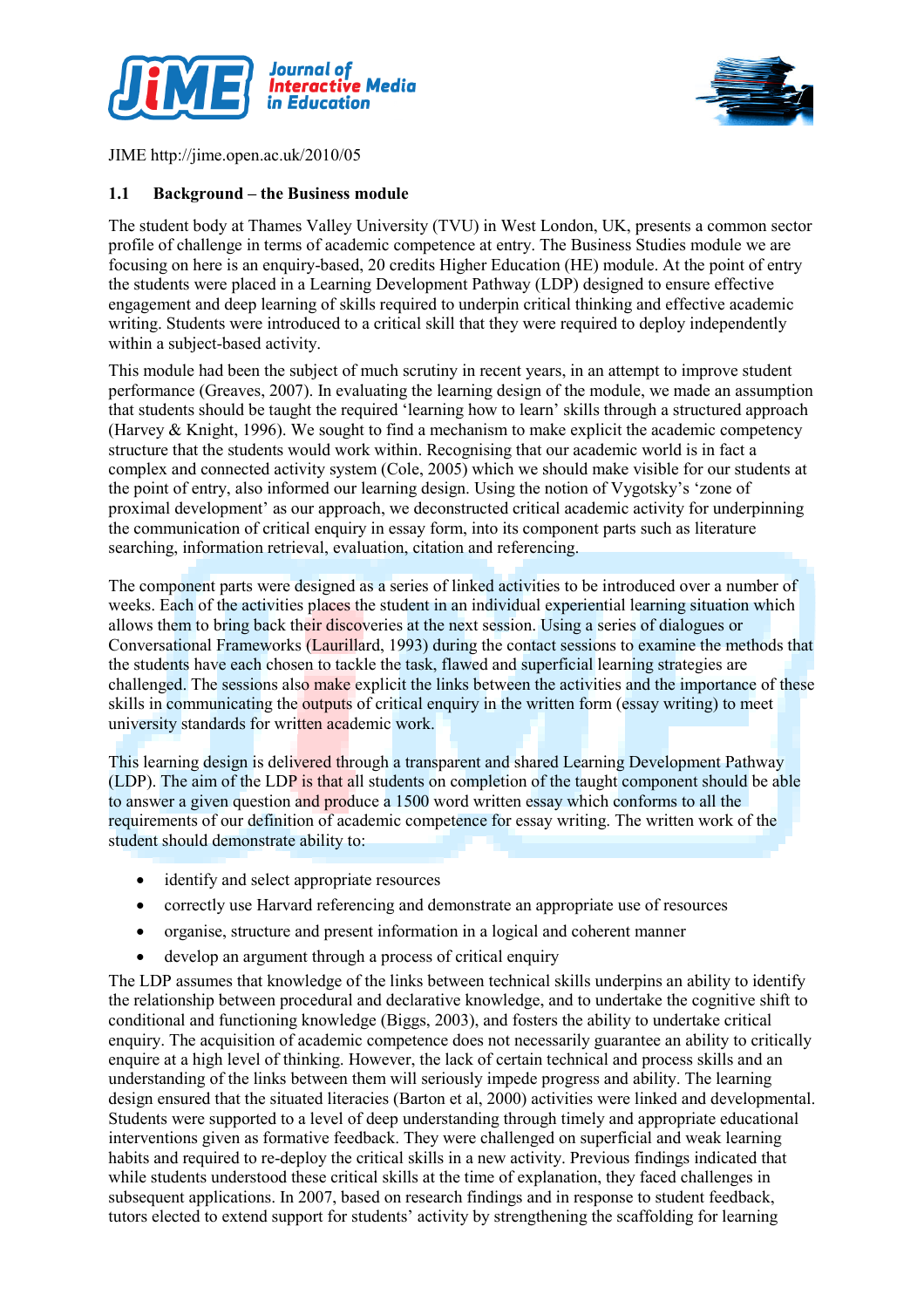



through the introduction of a number of Reusable Learning Objects (RLOs) (Greaves, 2007). In the first year of introducing the RLOs, students demonstrated impressive learning gains, and combined with the results of the students' subjective evaluation, the approach was deemed to be a success (Greaves et al, 2008).

#### 1.2 The Science module

Similarities existed between the Business Studies module and a module validated in 2002 as part of a three-year BSc (Hons) degree in Human Sciences, a general science programme with a health focus. As with the Business module, the main aim of the science module was to develop the critical thinking skills required to study science. The module also introduced students to the scientific method, the history and philosophy of science, and some of the great scientific thinkers ranging from Aristotle and Galileo, through to Einstein and Darwin. It was delivered in 3-hour weekly blocks over 14 weeks and consisted of formal lectures and several class-based exercises involving group work. The module was taught entirely face-to-face, supported by a repository of learning materials on the institutional VLE Blackboard. The 20-credit module was assessed by coursework and a two-hour examination at the end of the semester.

At the start of the Human Sciences programme, fewer than 15 students were enrolled in the module. However, within three years, other science students enrolled on courses such as the one-year intensive pre-medical Certificate, a two-year Foundation degree and a three-year BSc (Hons) degree in the forensic and sports sciences joined the module. Class size grew and, on one occasion, reached well over 70 students. The diversity of the student body also expanded with entry qualifications ranging from the very basic (for the general science programmes) to the advanced (for the pre-medical programme). Against this backdrop, student learning and progression deteriorated, especially amongst the general science students with lower entry qualifications. Based on the results achieved with the Business module, it was considered that the same approach could help to tackle some of the problems being faced. This module was thus selected for the transfer of the learning design as part of the BL4ACE project, to be delivered to students in the Academic Year 2008-2009.

## 2 The blended learning design

During 2008 both the Business Studies module and the Science module were reviewed. We knew from previous research work that the learning design had demonstrated learning gains for the Business students (Greaves et al, 2008), so in addition to improving progression, the aim was to create a more flexible, interactive and engaging experience for all our students. From the module level down to the session level (i.e. lectures, seminars, and online sessions) we wanted to improve the scaffolding of the design of the module and the learner experience. Both modules would introduce the students to key academic skills and competencies through engagement in enquiry-based, formative learning activities. Students have to identify learning needs in each of the key academic competencies and remedy false or flawed conceptions. The repeated developmental activities build links between key academic competencies, and thus encourage deep learning. Key to improving the scaffolding of these skills was identifying where RLOs could most effectively support individual concepts of the module and sessions. We developed a 'concept framework' to aid the identification of where scaffolded support would be most useful. From this, we identified existing learning objects developed by other Institutions to reuse, building on the set of RLOs already used in the Business module (reusing existing materials was the primary concern of the BL4ACE project). Other learning objects were selected for adapting to our specific needs using the Generative Learning Object (GLO Maker) authoring tool (subject to copyright negotiations with the creators). We believed that providing access to quality interactive materials through a VLE to support learning outside of the contact sessions, was fundamental to improve learner engagement and success. With this aim in mind we turned our attention to populating the learning design with exciting materials.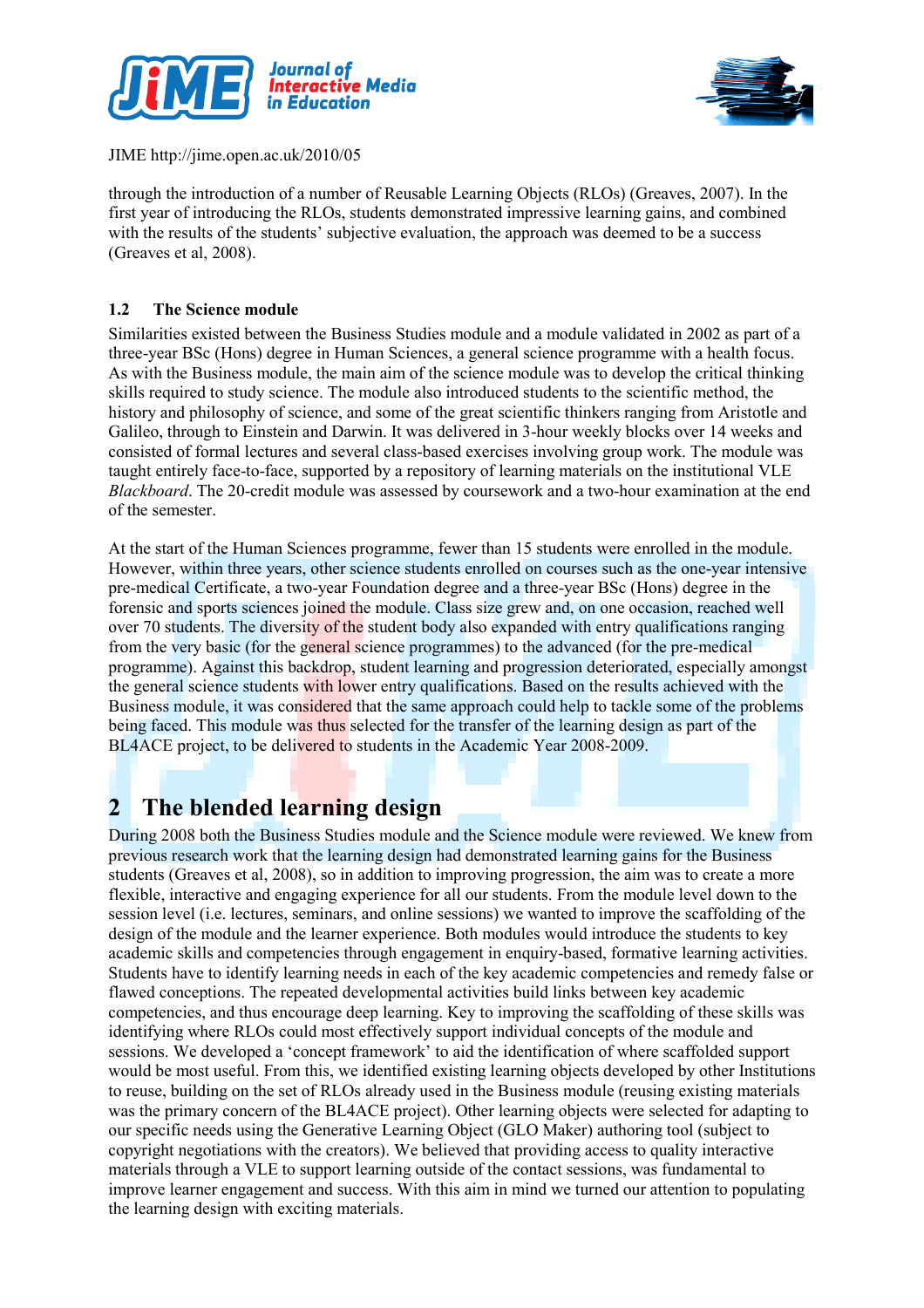



### 2.1 2.1 The reusable learning objects (RLOs)

A core of six learning objects were selected to support the learning activities, supplemented with additional objects in each module to provide subject-specific focus. All of the learning objects were reused from other institutions or learning contexts, and they were all web-based, so that students could access them through the VLE and work through the objects in their own time and at their own pace, outside of the taught classes. Table 1 shows the learning objects that were selected and integrated into each of the modules and their originating institutions.

| <b>Business module</b>                                                              | <b>Science module</b>                                                                                            |
|-------------------------------------------------------------------------------------|------------------------------------------------------------------------------------------------------------------|
| Referencing Books (from RLO-CETL)                                                   |                                                                                                                  |
| Referencing Websites (from RLO-CETL)                                                |                                                                                                                  |
| Referencing Journals (from RLO-CETL)                                                |                                                                                                                  |
| Reflective Writing (from RLO-CETL)                                                  |                                                                                                                  |
| The Internet Detective (from Intute)                                                |                                                                                                                  |
| Help with Essay Writing (part of Academic Phrasebank from Manchester<br>University) |                                                                                                                  |
| <b>Using English for Academic Purposes</b><br>(University of Hertfordshire)         | How to undertake research in the<br>Biosciences (from the Engage CETL)                                           |
|                                                                                     | Helping you plan your career: writing<br>your CV and everything else you need<br>to know (TVU in-house resource) |

Table 1: The learning objects reused and their originating institution (CETL = Centre of Excellence for Teaching and Learning)

Four of the learning objects were developed by the RLO-CETL led by London Metropolitan University, and had been successfully used with students at TVU in the previous academic year on the Business Studies module. The CETL in Reusable Learning Objects was one of 74 Centres for Teaching and Learning (CETLs) being funded by the UK's Higher Education Funding Council for England http://www.rlo-cetl.ac.uk. The RLOs are designed with pedagogy as a central concern, along with the requirement that they should be able to be reused by other tutors and institutions, and in different contexts (Boyle & Cook, 2001) and accommodate different types of users (students and tutors).

The RLO-CETL RLOs have been developed in Adobe Flash, and incorporate rich multimedia and interactive techniques to both engage students and put them in control of their learning. They include interactive simulations, 3D graphics, animations, and in the case of Reflective Writing, audio clips and videos to bring the subject matter to life. From initial introductions to the subject matter, animations are used to step through processes that need breaking down for easier understanding, such as how to build up a reference to text that is quoted in a report. In this way, scaffolding is provided to help the students understand the topics that are being covered. Reflective Writing includes a self-diagnostic questionnaire that enables students to identify their preferred learning style. They are all web-based, so that students can work through the objects in their own time and at their own pace, and they are designed so that they can revisit any part of the object at any time. Figure 1 provides screen shots of examples of two of these RLOs. All RLOs produced by the RLO-CETL are freely available for educational use at http://www.rlo-cetl.ac.uk.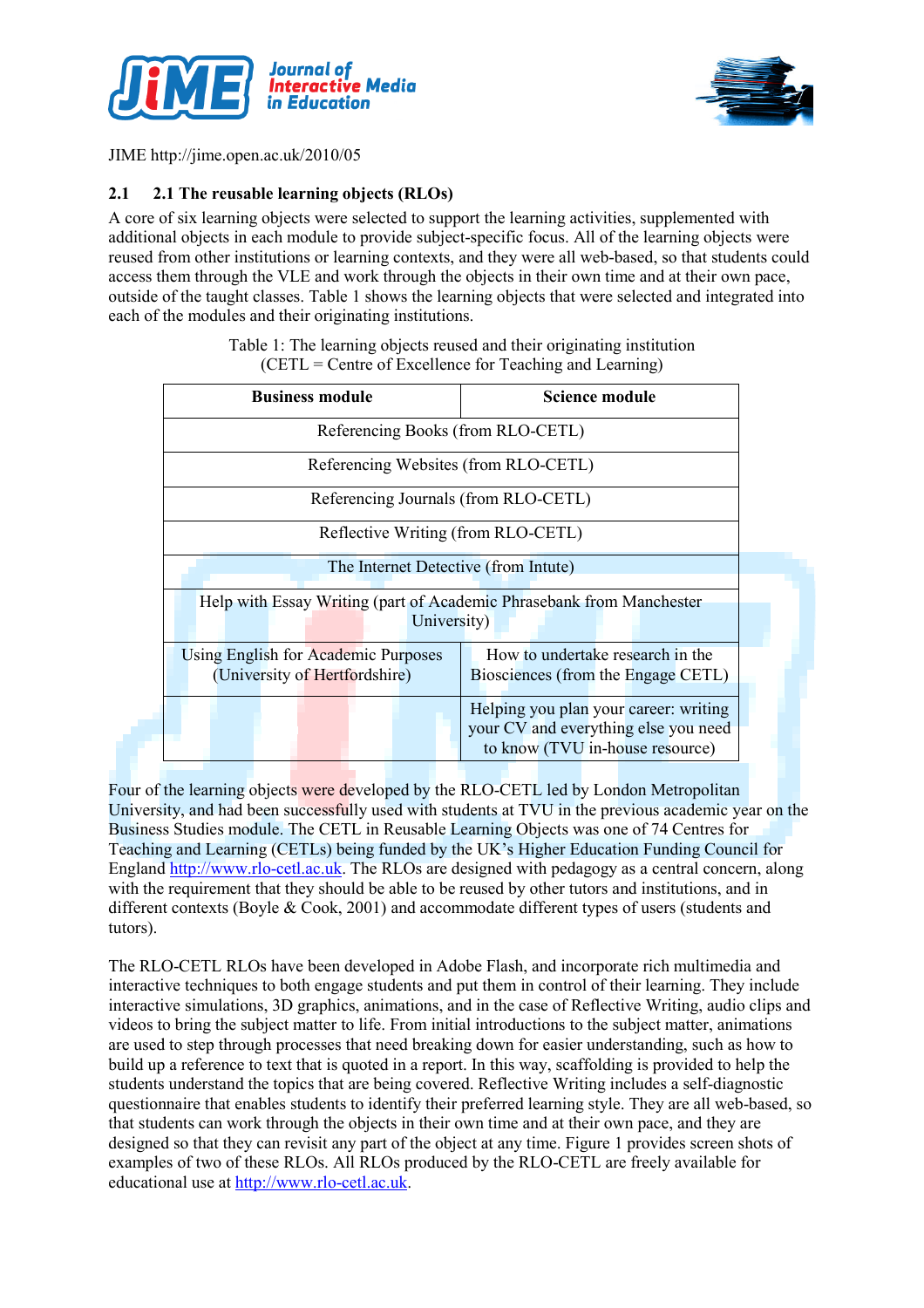



The individual RLOs can be accessed from these URLs:

Referencing Books: http://www.rlo-cetl.ac.uk:8080/open\_virtual\_file\_path/i1967n5604t/index.html

Referencing Journals: http://www.rlo-cetl.ac.uk:8080/open\_virtual\_file\_path/i562n6162t/index.html

Referencing Websites: http://www.rlocetl.ac.uk:8080/open\_virtual\_file\_path/i1405n10233t/referencing\_websites\_rlo.html

Reflective writing: http://intralibrary.rlo-

cetl.ac.uk:8080/intralibrary/open\_virtual\_file\_path/i1026n24186t/reflective\_writing/reflective\_writing. html



Figure 1: Screens from the Referencing Books and Reflective Writing RLOs

### 2.2 Adapting RLOs using the GLO Maker authoring tool

The Generative Learning Object authoring tool (GLO Maker) was used to tailor some of the learning objects to specific local requirements http://www.glomaker.org. Produced by the RLO-CETL at London Metropolitan University, it enables media rich learning objects to be created, without the need for specialist programming skills. RLOs created with the GLO tool can then be easily adapted to specific needs, for example to change a list of book references for another subject area, or to change the content or language of textual material. Figure 2 shows the GLO Maker authoring tool in use. It shows the Referencing Books learning object being edited in the 'Designer' mode of the tool.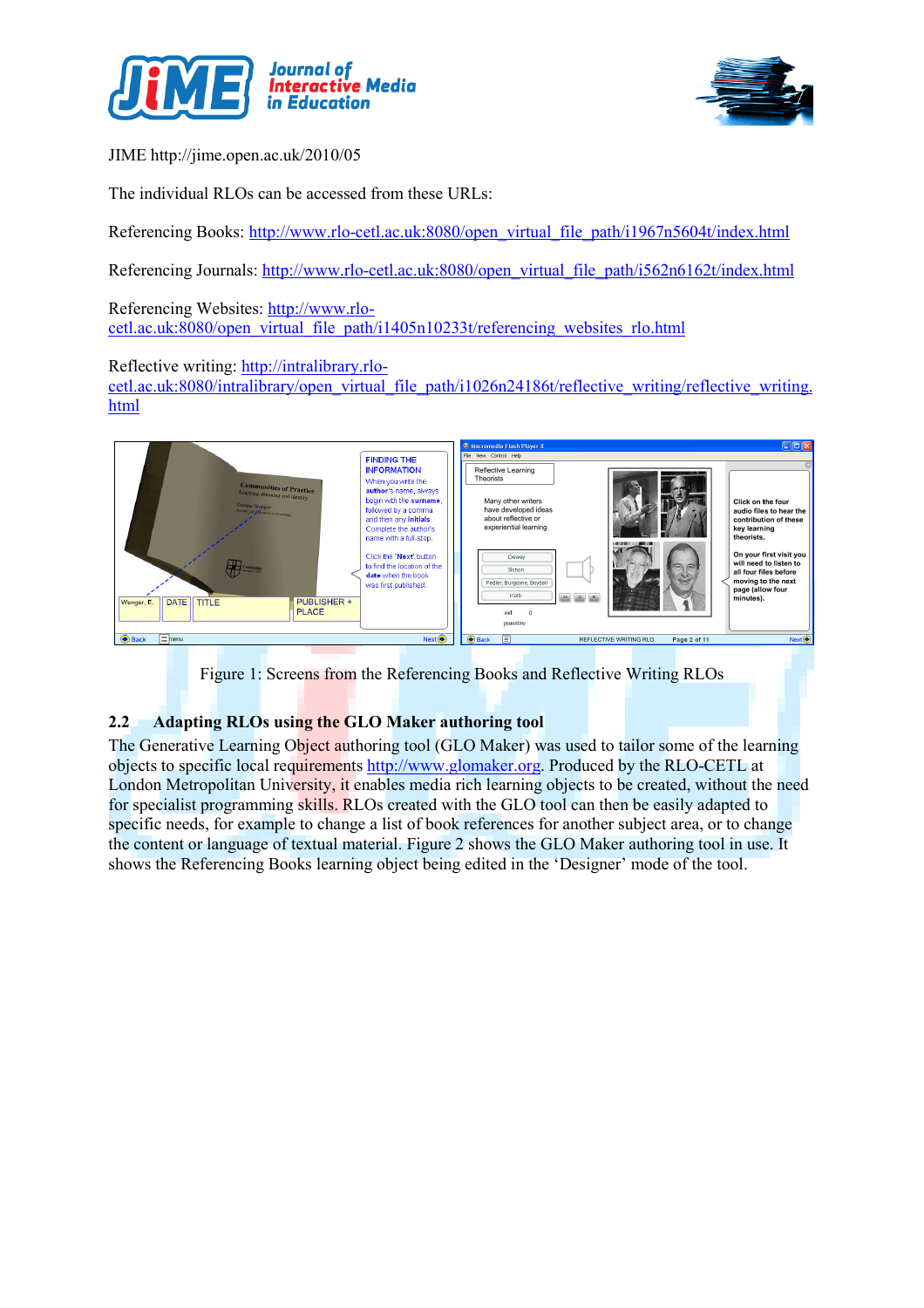







The GLO Maker tool is open source, and is free to download and use within the educational community. It can be downloaded from the GLO Maker website: http://www.glomaker.org. There is also a GLO Maker community wiki, designed to provide a forum and additional support and advice for the user community: http://glomaker.wetpaint.com.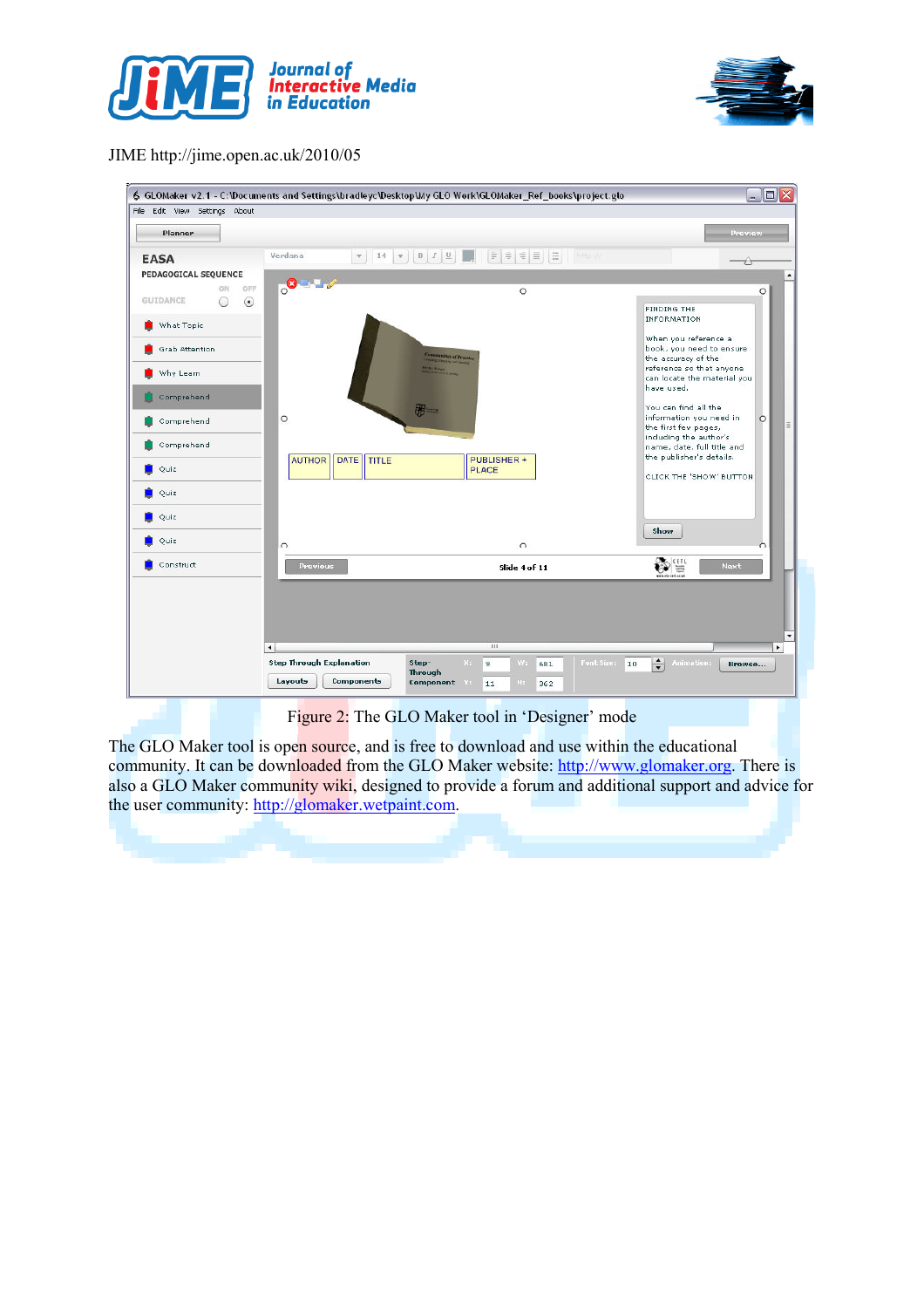



| Edit View History | Bookmarks Tools<br>Help                                                                                                                                                                                                           |                              |  |
|-------------------|-----------------------------------------------------------------------------------------------------------------------------------------------------------------------------------------------------------------------------------|------------------------------|--|
| c<br>×            | http://www.glomaker.org/index.html<br>合<br>6                                                                                                                                                                                      | ☆ · G- Google                |  |
| <b>HOME</b>       | <b>GLO Maker</b><br><b>Generative Learning Object Maker</b><br><b>ABOUT GLOS</b><br><b>DOWNLOADS</b><br><b>GLO SAMPLES</b><br><b>GUIDES</b><br>COMMUNITY                                                                          | <b>CONTACT US</b>            |  |
|                   | GLO Maker<br>Authoring tool for learning objects                                                                                                                                                                                  |                              |  |
|                   | GLO Maker is an authoring tool for creating rich, interactive<br>learning resources. It builds on the extensive experience of the<br>Centre for Excellence in Teaching and Learning (CETL) in<br>Reusable Learning Objects.<br>Ë. |                              |  |
|                   | This authoring tool focuses on good learning design. It<br>provides powerful features in an easy-to-use interface.                                                                                                                |                              |  |
|                   | It is open source and free for educational use.                                                                                                                                                                                   |                              |  |
|                   | DOWNLOADS                                                                                                                                                                                                                         |                              |  |
|                   | E<br>GUIDES                                                                                                                                                                                                                       | <b><i><u>Brendel</u></i></b> |  |
|                   | <b>NEWS</b>                                                                                                                                                                                                                       |                              |  |
|                   | · GLO Gallery added to GLO Maker community<br>http://glomaker.wetpaint.com 23-2-10                                                                                                                                                |                              |  |
|                   | · GLO Maker 2 - 727 downloads in 60 countries 31-1-10                                                                                                                                                                             |                              |  |
|                   | . New version of GLO Maker v2.1 released in<br>'Downloads' 9-12-09                                                                                                                                                                |                              |  |
|                   | · GLO Maker community launched - see 'Community'<br>$9 - 12 - 09$                                                                                                                                                                 | $0 =$<br><b>Black</b>        |  |
|                   | · GLO Maker 2 downloaded 350 times 2-11-09                                                                                                                                                                                        |                              |  |
|                   | · GLO Maker 2 shown at ALT-C, Manchester 8-10 Sep 2009                                                                                                                                                                            |                              |  |

Figure 3: The GLO Maker website http://www.glomaker.org

The website contains a number of guides and tutorials that explain how to use the tool and develop GLOs. A short introduction to the GLO Maker tool can be found at: http://www.glomaker.org/GLO200.html and an interactive tutorial to the 'Planner' part of the GLO Maker tool is available at: http://www.glomaker.org/guides/tutorial1/tutorial1.html

We used the GLO Maker to repurpose materials from Academic Phrasebank. This is a resource for academic writers produced by Manchester University to support their students (http://www.phrasebank.manchester.ac.uk/). Lists of phrases to assist the student in thinking about their writing are arranged under headings that describe the various functions of academic writing: introducing work, referring to the literature, being critical etc. Most of the phrases are subject and content neutral, so using them does not constitute plagiarism. Students can incorporate them into their own writing, or use them as a starting point to assist them in the writing process.

The Phrasebank had been used with students during the previous year, by giving them a direct link to it. Feedback from the students indicated that whilst the site was very helpful, they found it difficult to identify the 'implicit' concepts. It was evident that smaller 'learning chunks' would be even more useful to students. Each concept was thus designed into a separate learning object, with a simplified list of the selected phrases that would be most useful or relevant to the learner. Thus implicit concepts in terms of functions of academic writing were made explicit. Introducing multiple choice quizzes and interactive exercises helped students to check that they had understood the different functions of the phrases used. The GLO Maker tool was ideal for adapting these materials, once a license to adapt them had been purchased. Work is ongoing and developmental in that we are learning with each new LO we create.

To date, five new LOs have been adapted and repurposed specifically for the needs of our students (these may be viewed at  $\frac{http://b4ace.tvu.ac.uk)}{http://d4ace.tvu.ac.uk)}$ . It is important to note that the focus in the GLO approach is on the reusable pedagogic design rather than the content. This concentrates the attention in the right place: the quality of the design for learning. This approach is very powerful in ensuring the learning need is met in a focused and precise manner.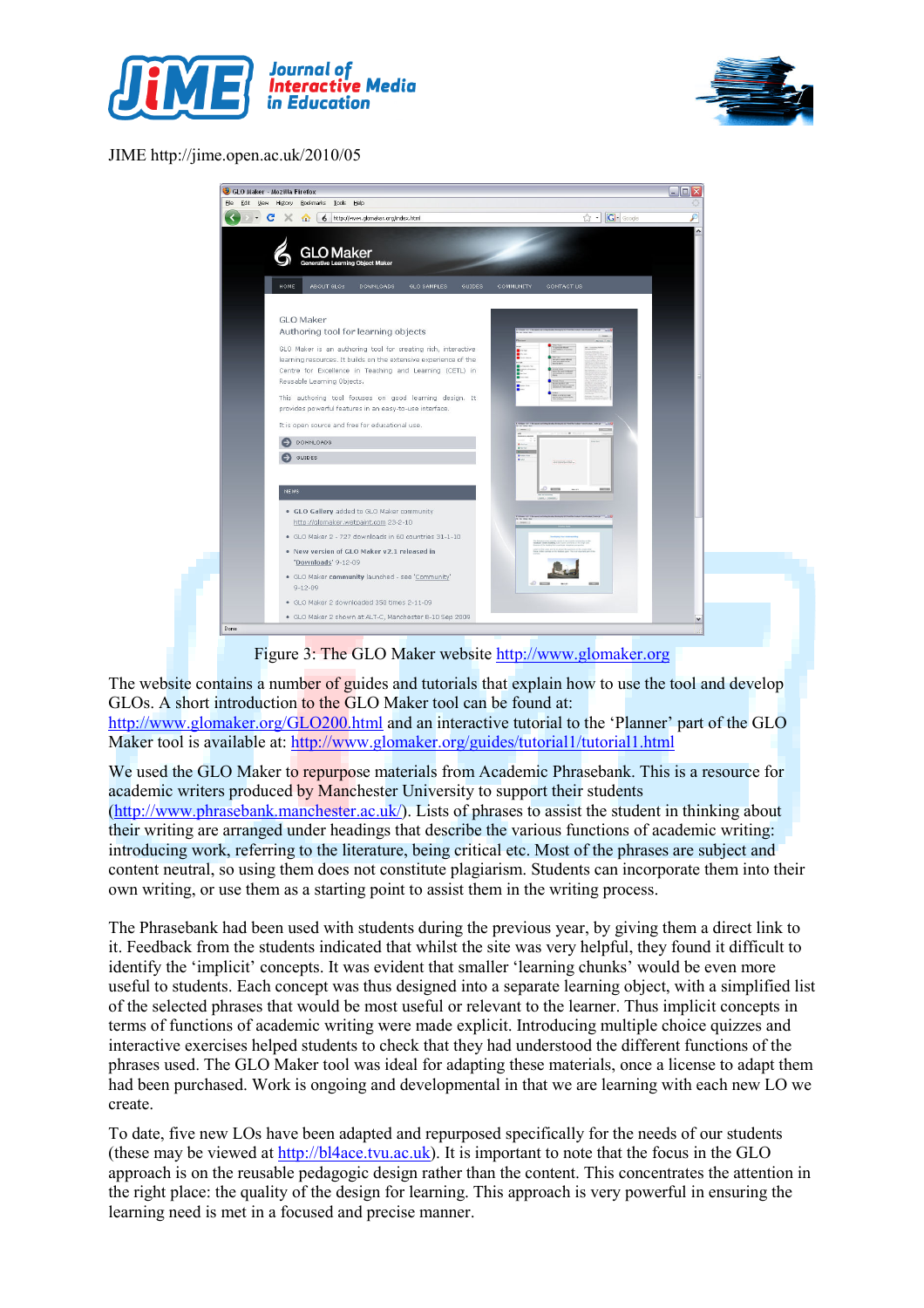



#### 2.3 The Virtual Learning Environment

For each module the learning objects have been made available to students through a virtual learning environment (VLE) in Blackboard. The Blackboard VLE has been designed to essentially act as a repository of information and materials to support the module and students' individual learning. The RLOs are embedded within the VLE, and are integrated into the linked activities at the point in which they can help the students complete their weekly tasks. They thus directly support the linked activities that the students are required to do. They have to access the objects in their own time, outside of the contact sessions. In effect, everything that the students need outside of their contact sessions is provided within the VLE, supporting their independent learning and the development of their academic competence. The aim was to erode the time and place barriers to formal study inside the classroom with more personalised access to materials outside the classroom, thus moving to an 'anytime anyplace anywhere' model of access (Goodyear, 2006). The notion of a 'virtual' learning experience as part of the blend was seen as critical to the success of the redesign of the modules, and to engage the students with the curriculum and scaffold their learning.

## 3 Results and discussion

#### 3.1 Implementation of the revised module - student learning and achievement

Having monitored the progression and achievement of the Business students in the previous year (Greaves et al, 2008) our particular interest in this project was to see if the significant learning gains achieved with these students could be replicated across another subject domain. We thus focused our attention on the science cohorts' achievement.

Student achievement was monitored and compared across three cohorts: Academic Year (AY) 07/08 (before the module was reviewed) and AYs 08/09 and 09/10 (after module review). The results are summarised in Figures 4 and 5. As shown in Figure 4, the failure rate in AY 07/08 was reduced from about 40% of the class to 10% in AY 08/09 and 5% in AY 09/10. Furthermore, in AYs 08/09 and 09/10, the proportion of students gaining marks above 60% increased to 61 and 73% respectively, compared to 39% in AY 07/08. The results demonstrate substantial improvement in achievement, not only in terms of reducing the failure rate but also in raising the overall marks gained, with increasing numbers of students attracting marks in the 80-89% range.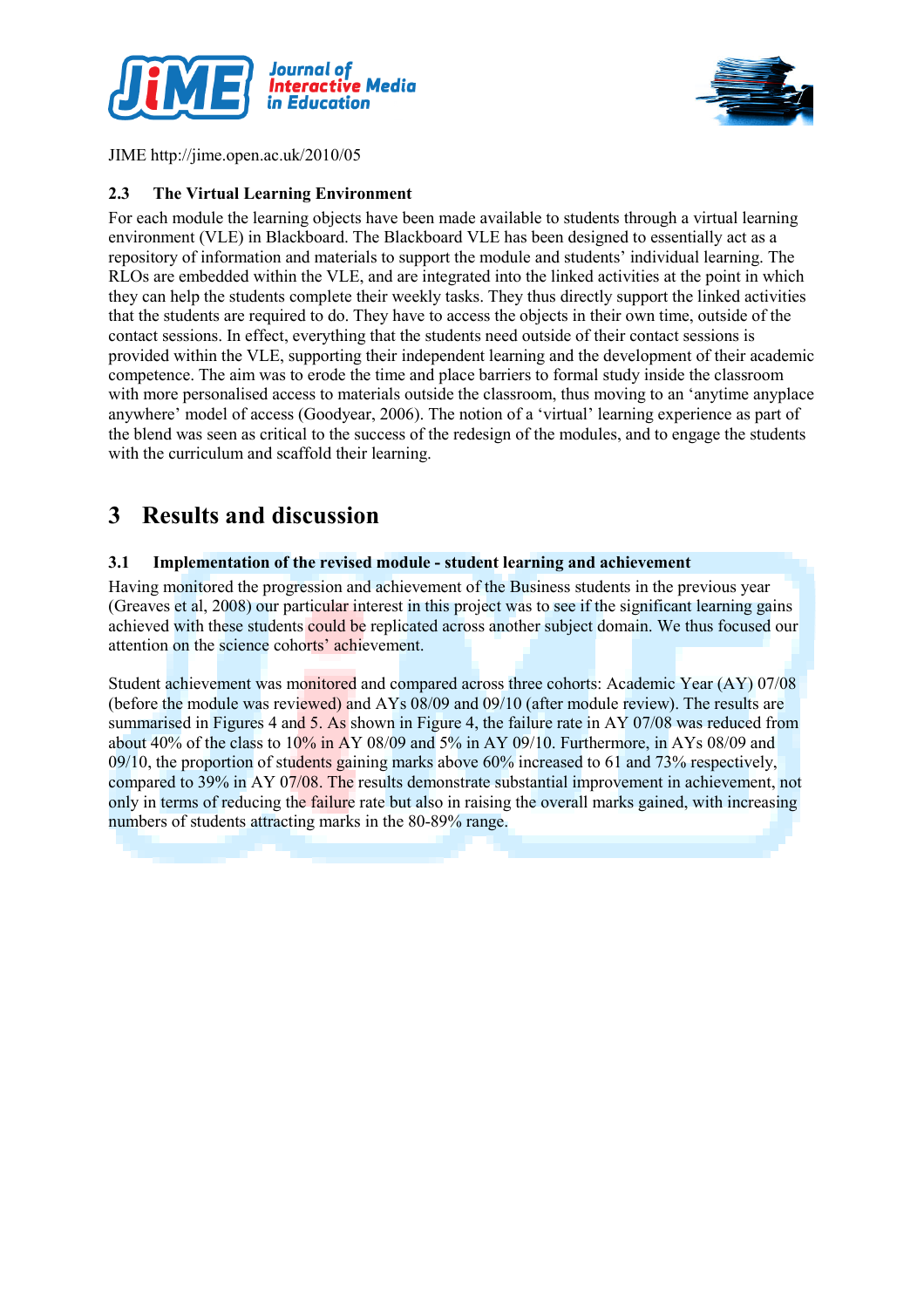





Figure 4: Student achievement in a first-year science module showing figures before (AY07/08) and after (AYs 08/09 and 09/10) the module was revised to include Reusable Learning Objects (the pass mark for the module was 40%)

Figures 5A and 5B show the disaggregated marks for the pre-medical and non-medical science students across the three academic years. The pre-medical students differed from the non-medical science students in that all applicants to the programme were required to have passed an AS Level in Chemistry prior to admission. In addition, pre-medical students were required to achieve average marks of 60% or higher in all their modules in order to qualify for an admissions interview to medical school. Figure 5A shows that the pre-medical students performed well in both old and new module but the overall marks were substantially higher in AYs 08/09 and 09/10 than in AY 07/08. For example, no pre-medical students achieved marks above 80% in AY07/08 but in AYs 08/09 and 09/10, about 40% of the pre-medical cohort did so.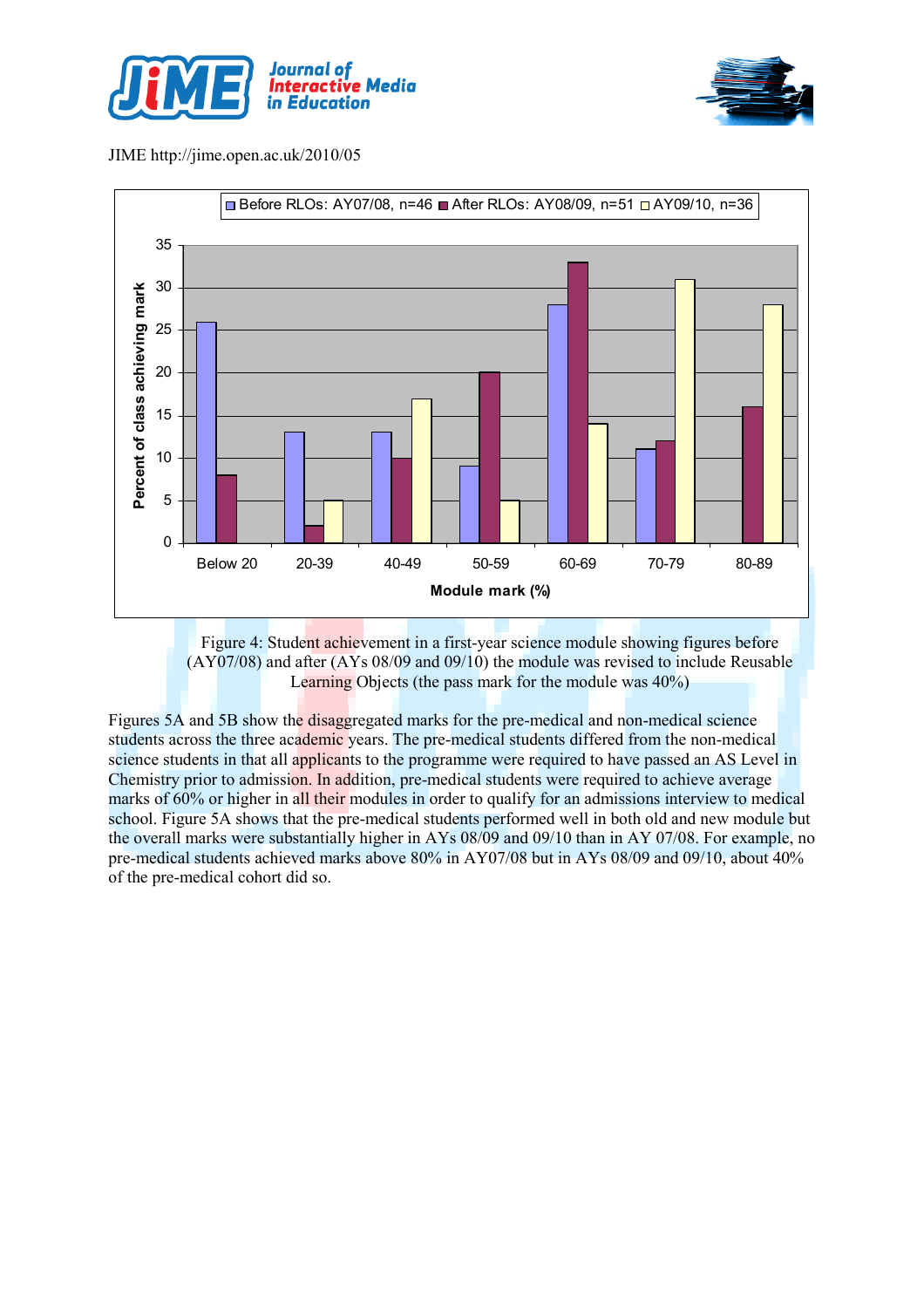





Figure5A: Student achievement (pre-medical cohort) in a first-year science module showing figures before (AY07/08) and after (AYs 08/09 and 09/10) the module was revised to include Reusable Learning Objects (the pass mark for the module was 40%)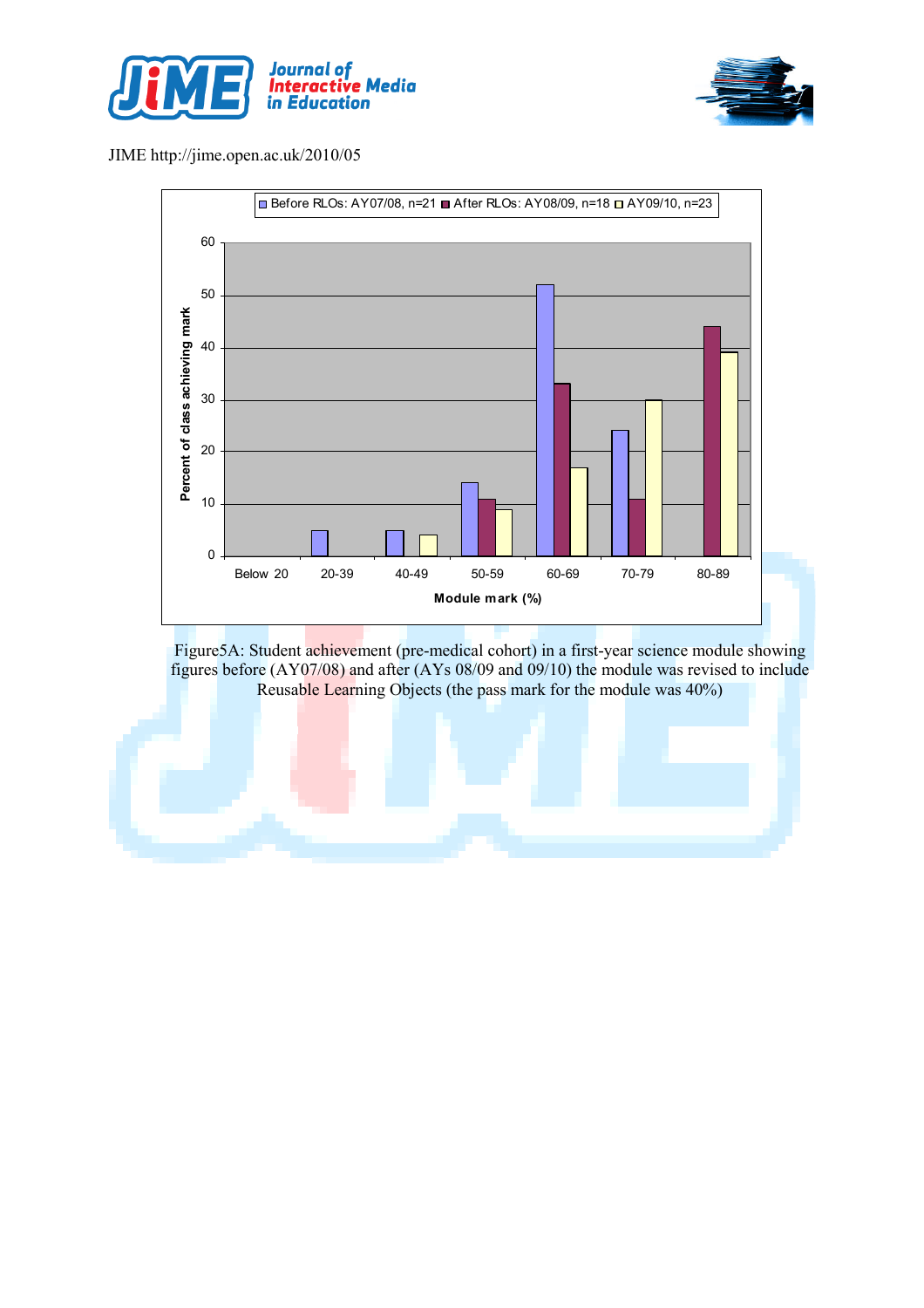





Figure 5B: Student achievement (non-medical cohort) in a first-year science module showing figures before (AY07/08) and after (AYs 08/09 and 09/10) the module was revised to include Reusable Learning Objects (the pass mark for the module was 40%)

As shown in Figure 5B, the gains achieved by the non-medical science students were even more remarkable than those of the pre-medical cohort. In AY07/08, 32% of the students passed the module and just 8% achieved marks over 60%. By contrast, in the subsequent two academic years, 85% of the class passed and 45-47% of the students achieved marks over 60%.

The results demonstrate a clear upward trend in achievement. The design of the module was changed in several ways and so it is not possible to conclude that the introduction of the RLOs alone was the sole cause of improved student learning. However, it is likely that they contributed to the upward trend in achievement. Further work is needed to confirm these results with larger numbers of students. In addition, longitudinal data on the same cohort of students would show to what extent the critical enquiry skills acquired in the first year of study persist into the second and final years of a degree course. We are in the process of collating data for the 08/09 cohort as the students' progress through their studies and will report on these in the future.

Student perceptions of the RLOs in AY08/09 were also sought and these are described in the section which follows. We were interested in both the Business and Science students' experiences so we now return our focus to both subject groups.

#### 3.2 Evaluation of the impact of the learning objects and VLE

#### 3.2.1 Methodology

Evaluation was built into the use of the modules in AY 08/09. The aim was to elicit student perceptions of the effectiveness of the RLOs in supporting their independent learning, and also to elicit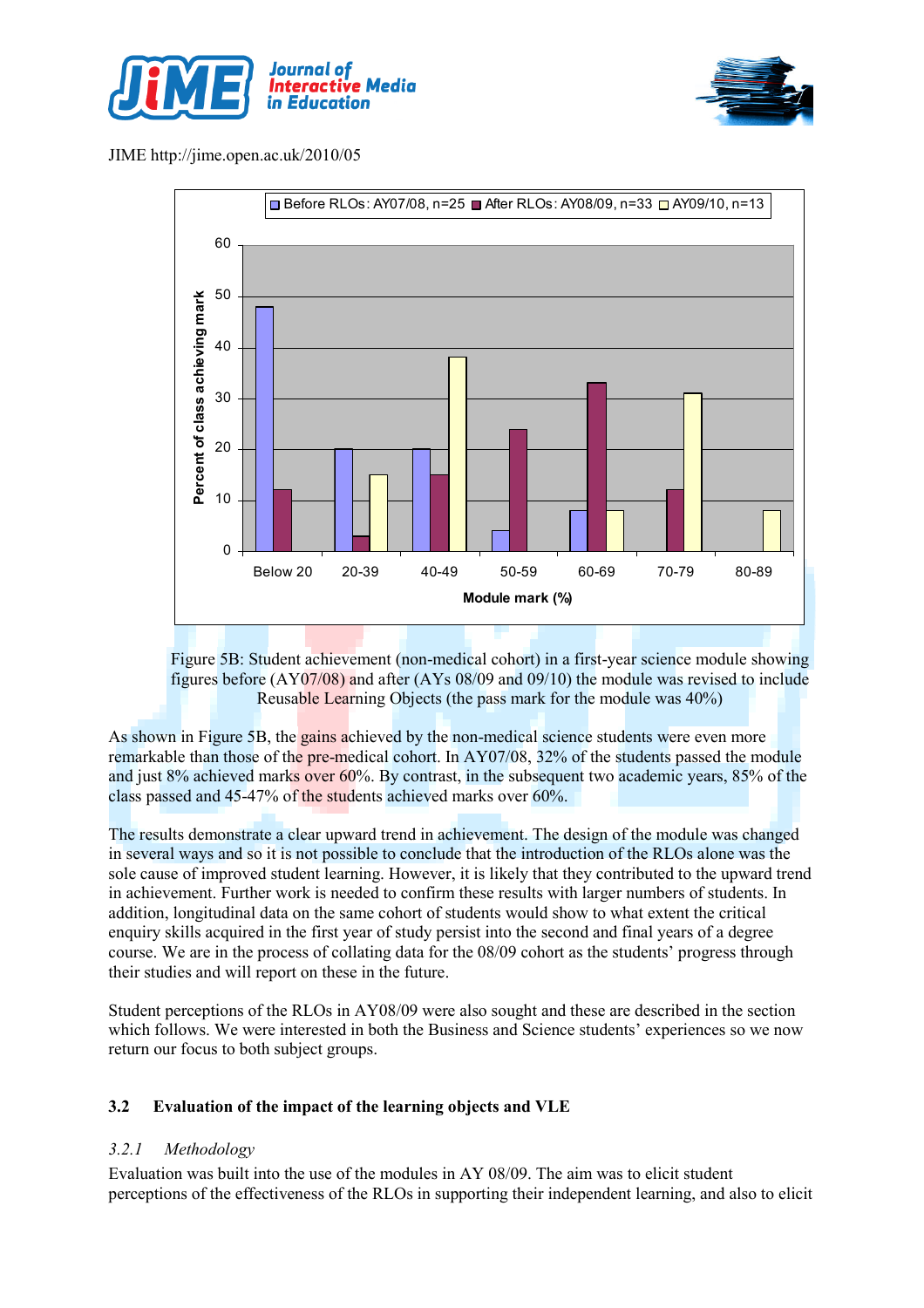



tutor perceptions of the effectiveness of incorporating the RLOs into the modules. The evaluation methodology consisted of gathering quantitative and qualitative feedback in the following ways:

- student questionnaire on the effectiveness of the RLOs, together with online feedback forms from the RLOs reused from the RLO-CETL which provide feedback on that RLO at the time when it was used
- interviews with the module tutors at the end of the module

A summary of the main results from the evaluation follows. The results in full are in the linked Evaluation Report, along with the forms and questions used to get the evaluation feedback. See BL4ACE Evaluation Report 171-1668-2-SP.PDF

#### 3.2.2 Main conclusions from the student evaluation

A total of 41 students completed the questionnaire: 8 Business students and 33 Science students. The evaluation has sought to look at the two student cohorts separately and identify any major differences between them, even though the Business cohort was smaller, representing only 20% of the students involved in the study. The data reveal some differences between the subject cohorts. A higher proportion of the Business students said that they used all of the 7 RLOs for their module (87.5%) whereas only 23.3% of the Science students used all of the 8 RLOs in their module. The Business students also used the RLOs on average more times than the Science students: 37.5% of Business students used the RLOs 5 times or more, 50% between 2 and 4 times and 12.5% (1 student) once, whereas in the Science cohort 3.3% (1 student) used them more than 5 times, 56.7% used them between 2 and 4 times and 40% used them once. Business students also agreed more strongly that the RLOs were really useful, and they all agreed that they would like more of these RLOs in other modules (in the Science cohort 21% would not). The Business students were also more positive towards the *Blackboard* VLE. Science students however have a more positive view towards being able to access the learning objects at any time, any where.

The qualitative comments from students about the RLOs show how they were helpful and useful. The RLOs helped them to:

- learn about the subject in question and develop specific skills
- complete their assignments
- gain understanding
- gain confidence in those areas
- develop their independent learning

Some of the qualities that they liked about the RLOs were:

- the subject matter was closely related to what they had to do
- the content was presented in a way that was understandable: it was clear, easy to follow, easy to absorb, took you through step by step
- easy access
- easy to use
- illustrated
- available when needed
- the questions

Only a few negative comments were made, with the most common complaint being that some were too long and/or time consuming.

Feedback on specific RLOs shows that some objects are more highly rated and helpful than others, and this was probably down to individual student preference according to what they needed to learn and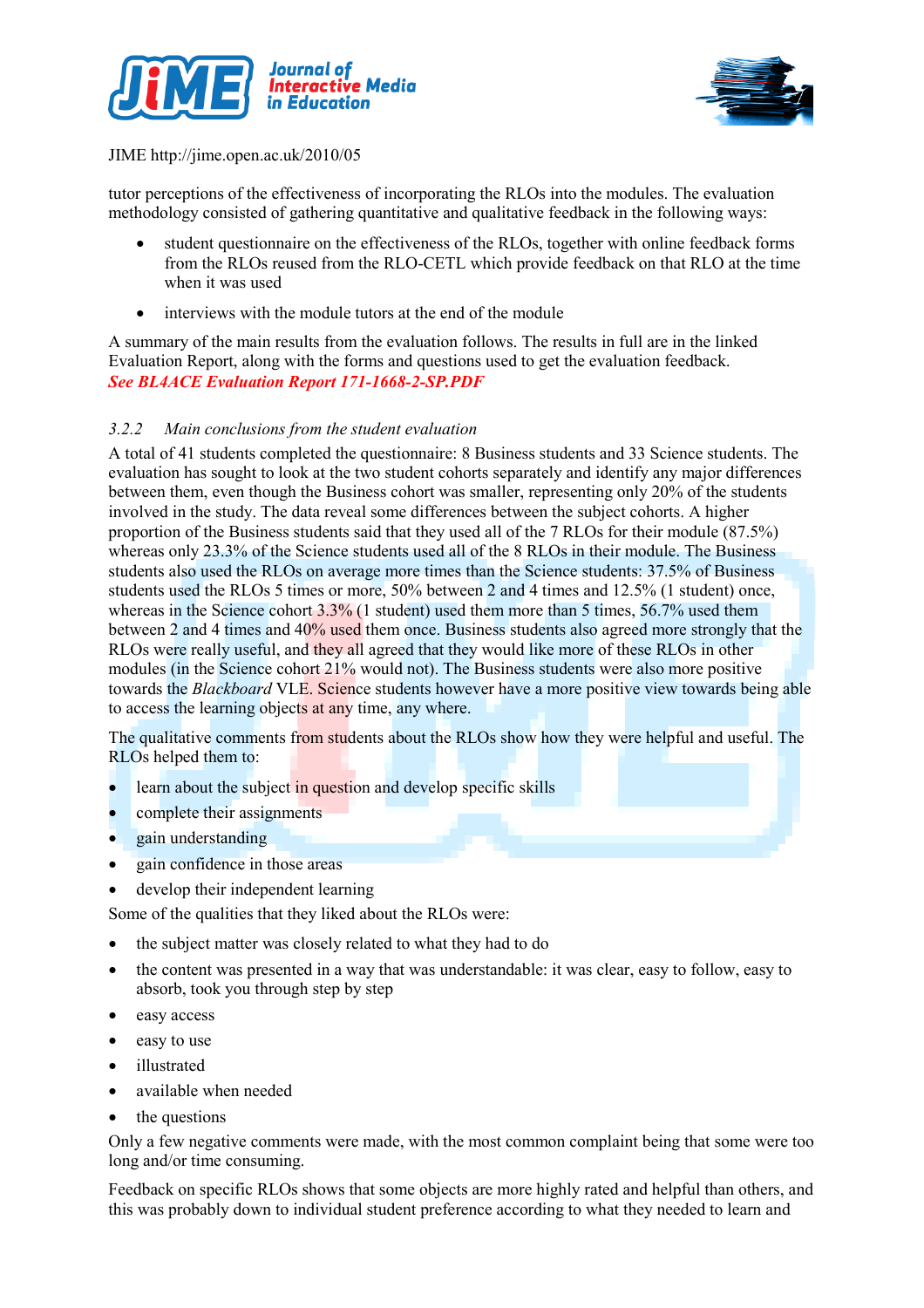



what was helpful for them. Some students commented about the use of audio and video material in the Reflective Writing RLO, that it was nice to listen and not have to read a load of writing, illustrating that multimedia resources can provide a variety of learning methods that can therefore appeal to a wider range of learning styles.

Combining the feedback from all the students shows that a very high proportion of them found the RLOs to be valuable: 92% agreed that the RLOs were useful and 83% agreed they would like to have them in other modules. The RLOs and VLE enable more flexible learning opportunities, and this is illustrated by the fact that 95% agreed that they liked being able to access LOs any time, any where, and 89% found the VLE very useful.

Overall, the students have responded positively to the learning objects and there is evidence that they have seen them as helpful in developing their independent learning and academic skills. The Business students have responded to them more positively than the Science students, but the precise reasons for this need to be explored further.

### 3.2.3 Tutor feedback

Some of the key comments made by tutors in the post-module interviews follow. There is also an audio file containing some of the comments made by each tutor.

#### Comments from the Business tutor See Business Tutor interview 171-1656-2-SP.mp3

The following changes and benefits have been noticed since RLOs were incorporated into the module:

- Because the RLOs address the lower level skills at the beginning of the module, six weeks of the module can be spent at higher level skills, and in effect, more content can be covered in the contact time over the duration of the module. "It has actually meant we can put things back into the module which we had to strip out because we didn't have more contact time. So more is happening."
- The tutor does not have to keep repeating the same material if it is available in RLO form, "the students can go and look at it as many times as they like".
- In the lecture "It's less telling and more showing and doing. The students are showing and telling me what they've been doing, which is an improvement on me telling them what to do and them going away and not doing it. It's just much better scaffolding of the whole independent learning and contact time."
- The RLOs suit the type of students taking the module: "they often do not read the handouts, and they understand it differently because it's 'doing' ".

The Business tutor also talked about how she thought the students reacted to the RLOs, "I know they really, really like them. They like the fact that they can go back and use them over and over, and I know they find them supportive. They said in class that they find them supportive."

The outcomes for the students are seen as follows:

- The students have all passed the module on their first attempt, which is an improvement on previous years
- They gain an understanding more quickly
- The students produce more artefact output and output that is better quality e.g. 2 more essays, which are of a higher quality.

#### Comments from the Science tutor See Science Tutor interview 171-1651-1-SP.mp3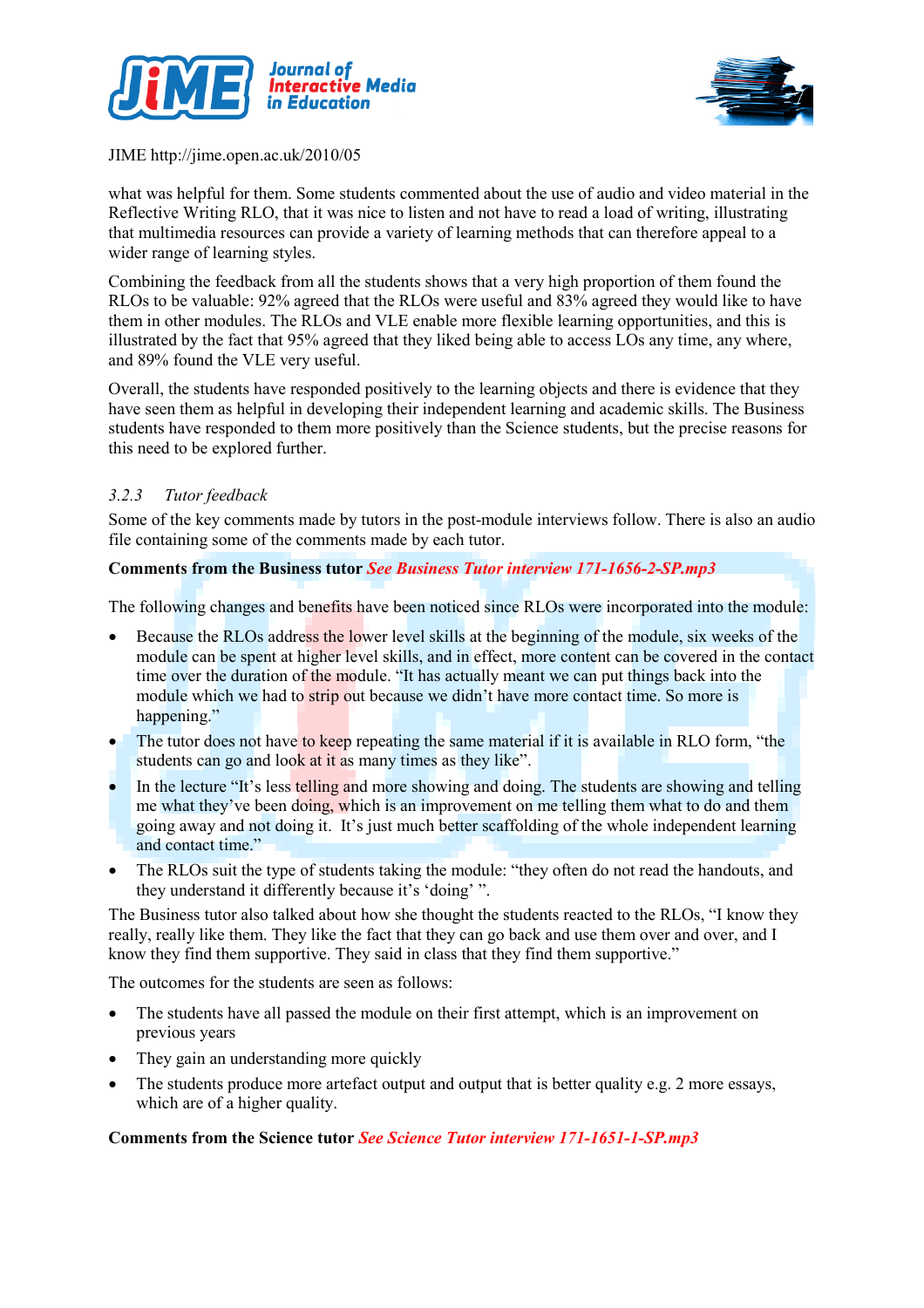



Observations about the experience and the benefits to the module:

- Because three module cohorts were taught together, the tutor noticed that the Forensic Science students needed more help and repetition, which was available through the RLOs.
- There weren't any time savings in introducing the RLOs, but the benefits may become more evident in the following year when the same students enrol for Research Methods, for which they'll be better prepared. So time may be saved ultimately in teaching the student cohort.
- Unlike in previous years, all the students accessed *Blackboard* and they accessed it more frequently because there was a real purpose for them to use it.
- An observation from the questionnaire responses was that one student in particular expressed concern about not having the required computer skills to access and use the RLOs, and that this could present a barrier to learning for some students. However, the student in question was able to find a solution to this problem (by asking her children to help) and commented that in doing so, she improved her computer skills as a result. So whilst using computer-based resources imposed an additional learning curve, it also resulted in further skill development, which will undoubtedly be a useful life skill. Another implication from this, is that "you can't just assume that all students will be able to access it easily and you still need to tackle it in class; it's not a time saver in that sense".
- The tutor intends to reuse some of the RLOs again with students, because she thinks they are a useful reminder, and because they have to actually 'do' things within them that help them to understand and remember, for example assembling a reference in the correct order.

On the student experience, the Science module tutor felt that the students with higher entry qualifications, exemplified by the Pre-medical students, only needed to use an RLO once, as they were able to understand the subject matter more readily. For weaker students, RLOs provided the opportunity for them to use them as many times as they wished, until they understood the subject matter, or to check their understanding as necessary (e.g. when completing an assignment, for revision etc.). The tutor also thought that the students who were very computer savvy liked them.

## 4 Conclusions - lessons learnt for improving student learning

This paper has reported on an exploration of looking at the link between learning design and learning outcomes. Following the transfer of an established and effective learning design across subject domains, improved learner experience and performance were identified. The improvements were achieved as part of a blended learning innovation that resulted in changes both to the module design and the introduction of OERs (the learning objects). It is not possible to disaggregate the impact of the different changes made to the module. However, it is clear that without the OERs being available, it would not have been possible to introduce the rich changes made to the module. We would argue that they were a necessary condition to achieve the module transformation.

This flexible approach to scaffolding and supporting learning fits well within the emerging work/life patterns of study of our students, and is particularly important at the point of entry to the academic community where learners need support in understanding what is required and expected of them. We know that all the learners accessed the RLOs in multiple location contexts outside of the university between the taught sessions, and many students often repeated an exercise to gain deep understanding. The interactive nature and sound pedagogic design of the RLOs, effectively ensures access to a 'tutor' whenever and how often a learner feels the need to reinforce their learning or check their understanding. It is the equivalent of having a 'tutor in their pocket', a very patient tutor who explains the concept as many times as requested. It is however the learning design which ensures that the learner returns to the 'real tutor' for timely and appropriate interventions to move the learning forward.

The engagement of the learner between the contact sessions in developing their understanding of key concepts through the interactive activities is critical for successful learning. The multimedia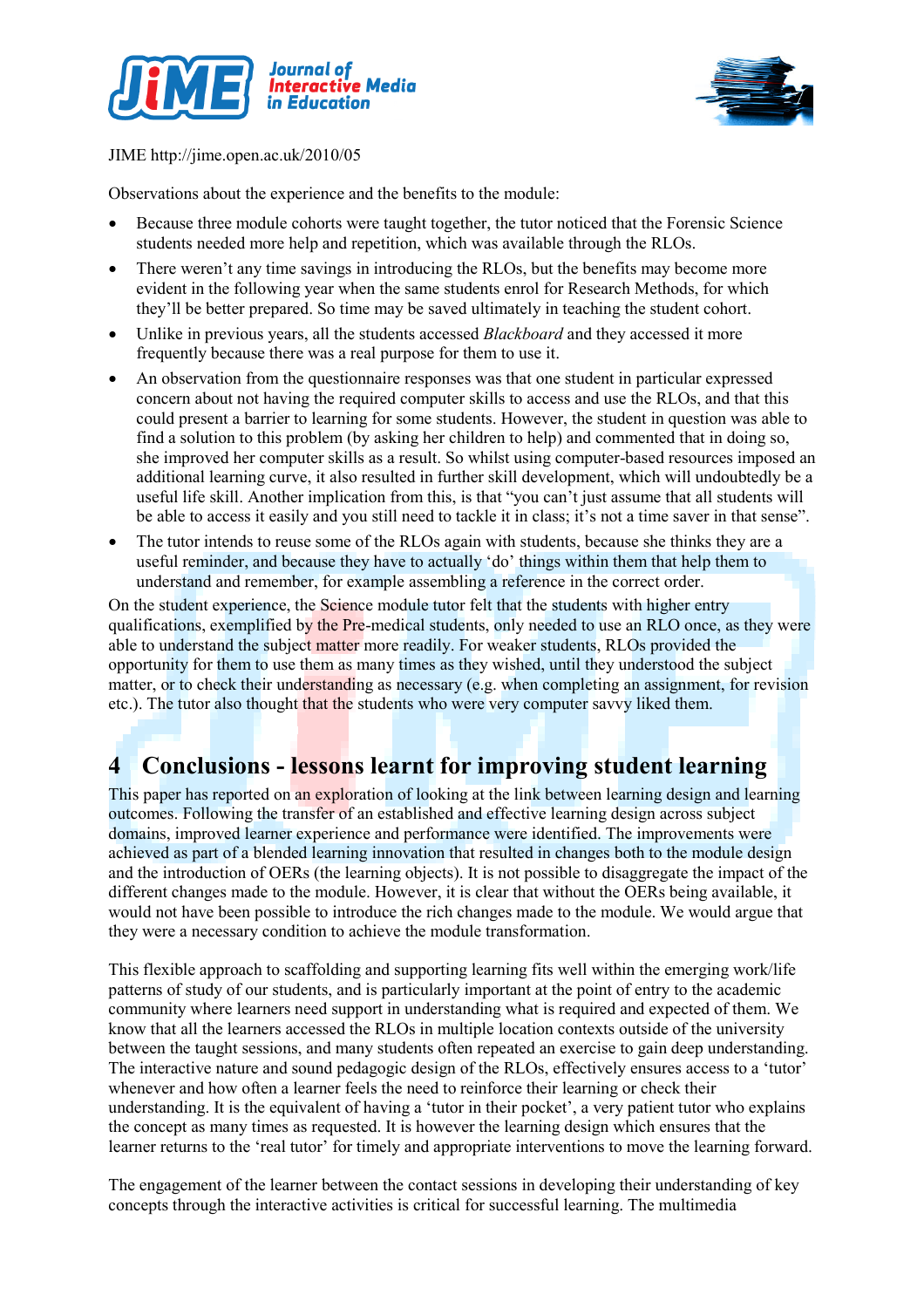



components within the RLOs were also liked by the learners, with several commenting that they are attracted to and learn more effectively from certain media types (graphics, animations, video, audio), according to their individual preferences. Thus the RLOs contribute to increased engagement in the learning activities. Key to this is that although the students are able to support their individual learning with the RLOs, it is within a carefully scaffolded experience that is designed, supported and monitored by the tutor.

A key message from both discipline groups was that the students liked being guided further in their learning 'out of hours'. If RLOs are effectively designed into the curriculum to scaffold particular concepts, they do the work for the tutor in supporting the development, understanding and application of them. In an emerging contact-constrained Higher Education landscape it releases the tutor to concentrate on checking the quality of learning that is occurring. The ease with which the RLOs can be utilised by tutors means that this high quality curriculum enhancement is readily available for embedding into existing curriculums. The generic skill RLOs are particularly well-designed for easy transferability across disciplines, and with the GLO Maker tool, can be adapted to suit specific local needs.

The improved performance and learning gains of the students in this study coupled with their evident enjoyment of using the materials has demonstrated the effectiveness and power of a well-designed scaffolded curriculum to support skills development, and it has shown that the approach can be transferred across subject domains. The ease of use of the GLO Maker tool to re-purpose materials coupled with the release of materials through the Open Educational Resources initiative is enabling the reuse of materials across the sector and changing the process of learning design and delivery. The recent JISC-funded project 'Any time Literacies Learning Environment' (http://alle.tvu.ac.uk) takes this work further, and is an example of a curriculum design approach that is capitalising on the emerging technological synergies.

# 5 References

ALLE project wiki: http://alle.tvu.ac.uk/

Barton, D, Hamilton, M & Ivanic, R (Eds) (2000). Situated Literacies Reading and Writing in Context London/New York: Routledge

Biggs, J. (2003). Teaching for Quality Learning at University: what the student does. 2nd Ed Buckingham: Open University Press/SRHE

Boyle, T., & Cook, J. (2001). Towards a pedagogically sound basis for learning object portability and re-use. In G. Kennedy, M. Keppell, C. McNaught & T. Petrovic (Eds.) Meeting at the Crossroads. Proceedings of the 18th Annual Conference of the Australian Society for Computers in Learning in Tertiary Education, 9-12 December 2001. Melbourne: Biomedical Multimedia Unit, The University of Melbourne pp. 101-109. Accessed online on April 16, 2010 at: http://www.ascilite.org.au/conferences/melbourne01/pdf/papers/boylet.pdf

Cole, M. (2005). Putting Culture in the middle. In Daniels, H. ed. An Introduction to Vygotsky. 2nd Ed., London: Routledge

Goodyear, P. (2006). Technology and the articulation of vocational and academic interests: reflections on time space and e-learning. Studies in Continuing Education, 28(2), 83-89.

Greaves, L. (2007). Developing Student Academic Competence: an investigation of curriculum designed to support progression and achievement TQEF Funded Project, Thames Valley University Teaching Conference July 2007